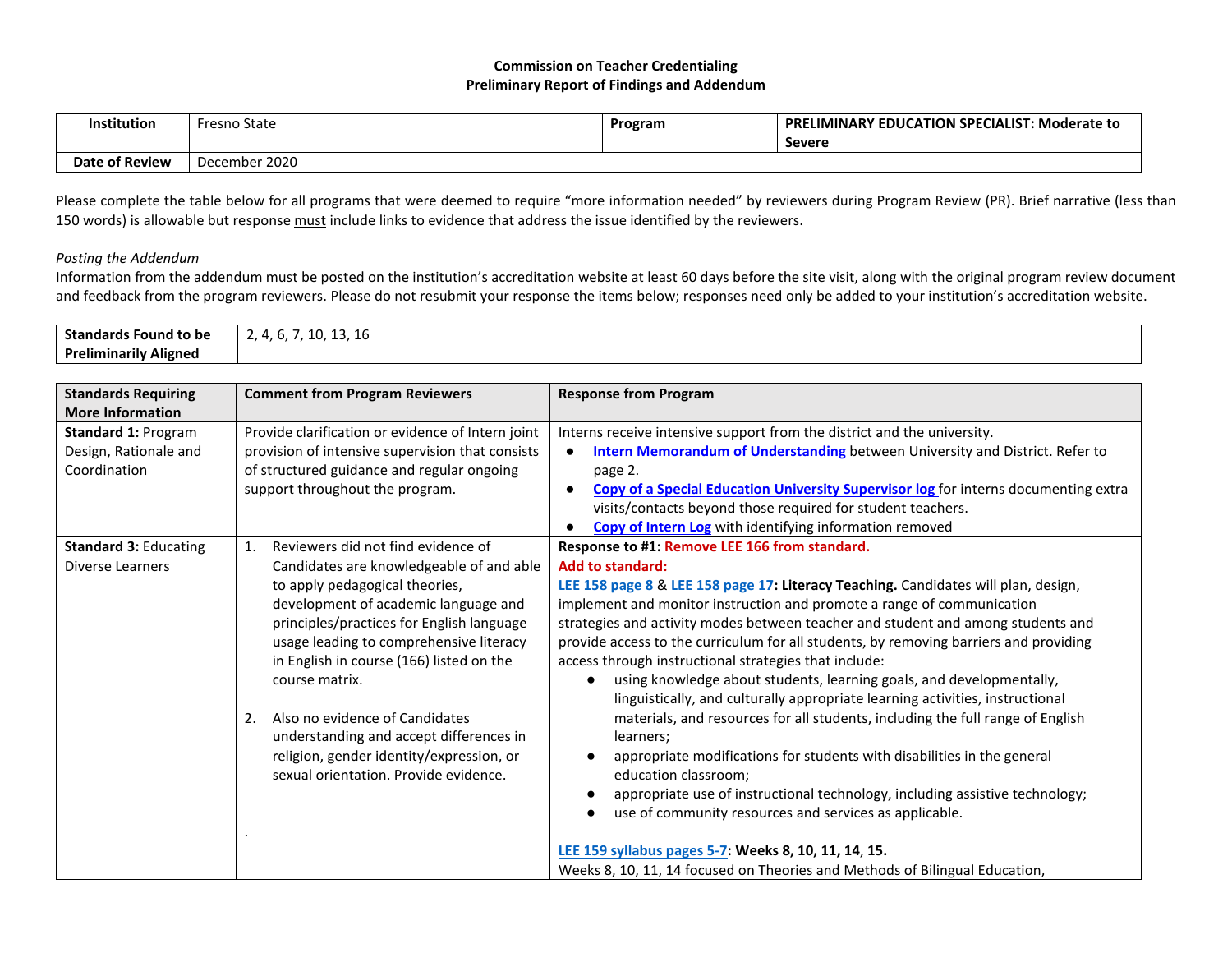|                                              |                                                                                                                                                                                                                                                                                                                                                                                                                                                                                                                                          | Cultural Diversity in the United States, Culturally Responsive Schooling and Culturally<br>and Linguistically Diverse Learners and Special Education. In week 15, candidates<br>engage in the Teaching Strategy Group Work Assignment. Candidates select 2<br>comprehension, 2 vocabulary and 2 content subject matter area strategies. For each<br>strategy selected, the candidate constructs a brief write-up that includes: (a) a<br>description and/or definition of the strategy, and (b) a brief explanation of how the<br>strategy connects to literacy and/or language acquisition. Actual strategy examples<br>or teaching strategy videos can be included. Sources for the strategy must be cited.<br>Candidates participate in readings, class activities and assignments, which are<br>assessed, across these weeks.                                                                                                                                                                                                                                                                                                                                                                                                                                                                                                                                                                                                                                                                                                                                                                                                                                                                                                                                                                                                                                                                                                                                                                                                                |
|----------------------------------------------|------------------------------------------------------------------------------------------------------------------------------------------------------------------------------------------------------------------------------------------------------------------------------------------------------------------------------------------------------------------------------------------------------------------------------------------------------------------------------------------------------------------------------------------|--------------------------------------------------------------------------------------------------------------------------------------------------------------------------------------------------------------------------------------------------------------------------------------------------------------------------------------------------------------------------------------------------------------------------------------------------------------------------------------------------------------------------------------------------------------------------------------------------------------------------------------------------------------------------------------------------------------------------------------------------------------------------------------------------------------------------------------------------------------------------------------------------------------------------------------------------------------------------------------------------------------------------------------------------------------------------------------------------------------------------------------------------------------------------------------------------------------------------------------------------------------------------------------------------------------------------------------------------------------------------------------------------------------------------------------------------------------------------------------------------------------------------------------------------------------------------------------------------------------------------------------------------------------------------------------------------------------------------------------------------------------------------------------------------------------------------------------------------------------------------------------------------------------------------------------------------------------------------------------------------------------------------------------------------|
|                                              |                                                                                                                                                                                                                                                                                                                                                                                                                                                                                                                                          | SPED 120 syllabus page 11: Week 6 and presentation<br>Week 6 focused on creating inclusive, safe and healthy learning environments through<br>understanding and accepting students' differences in religion, gender identity, gender<br>expression, sexual orientation. Candidates discussed articles, engaged in class activities<br>and completed a poster as their exit ticket.                                                                                                                                                                                                                                                                                                                                                                                                                                                                                                                                                                                                                                                                                                                                                                                                                                                                                                                                                                                                                                                                                                                                                                                                                                                                                                                                                                                                                                                                                                                                                                                                                                                               |
| <b>Standard 5: Assessment</b><br>of Students | Reviewers did not find clear activities or<br>evidence of<br>1. assessment for opportunities for using<br>formal assessments,<br>2. knowledge and skills to assess students<br>with varying language, communication<br>and cognitive abilities, nor<br>demonstrate knowledge of required<br>3.<br>statewide assessments and local, state<br>and federal accountability systems.<br>Provide evidence.<br>4. Unclear how Standard 5 is Introduced,<br>Assessed & Practiced in all three classes<br>159, 166 and 125. Provide clarification | Response to 1 & 2<br>SPED 130 syllabus pages 6-7: Sessions 4-6 and 9. Assessments and Canvas course<br>description of assignment and screenshot of assessments<br>Candidates learn and practice a variety of formal and informal assessments in class.<br>Following each assessment, candidates complete an entry in their assessment guidebook<br>that includes all of the following<br>Materials needed to administer and record responses<br>Effective strategies for conducting the test and responses to students<br>Interpretation of test results<br>Strategies for presenting the information during the IEP meeting<br>Candidates are assessed through (1) weekly quizzes; (2) guided practice of assessments<br>and interpretation of results; and (3) case studies.<br>SPED 145 syllabus page 11-12: Week 6 Present Levels of Academic Achievement and<br>Functional Performance and Canvas assignment decision with case study. Candidates are<br>given raw data (see linked case study document for data) regarding a student with<br>disabilities. Candidates analyze data and write the present levels for performance,<br>recommend potential accommodations/modifications, and write five (5) annual goals.<br>Candidates are assessed on (1) the accuracy of the information in the Present Levels based<br>on the case study, and (2) the match of goals to the Present Levels.<br>SPED 146 syllabus, page 6. Formal and Informal Assessment Project and Canvas<br>description of assignment with screenshot. Candidates learn to conduct ecological<br>assessments and formal assessments in class. Candidates administer one informal<br>assessment (e.g., Interview, observational field notes, ecological inventory, etc.) and one<br>formal assessment with a student. Candidates write a review of the results (present level<br>of performance), and provide recommendations for educational planning (suggested areas<br>for goals). Candidates are assessed through (1) in-class practice of test administration and |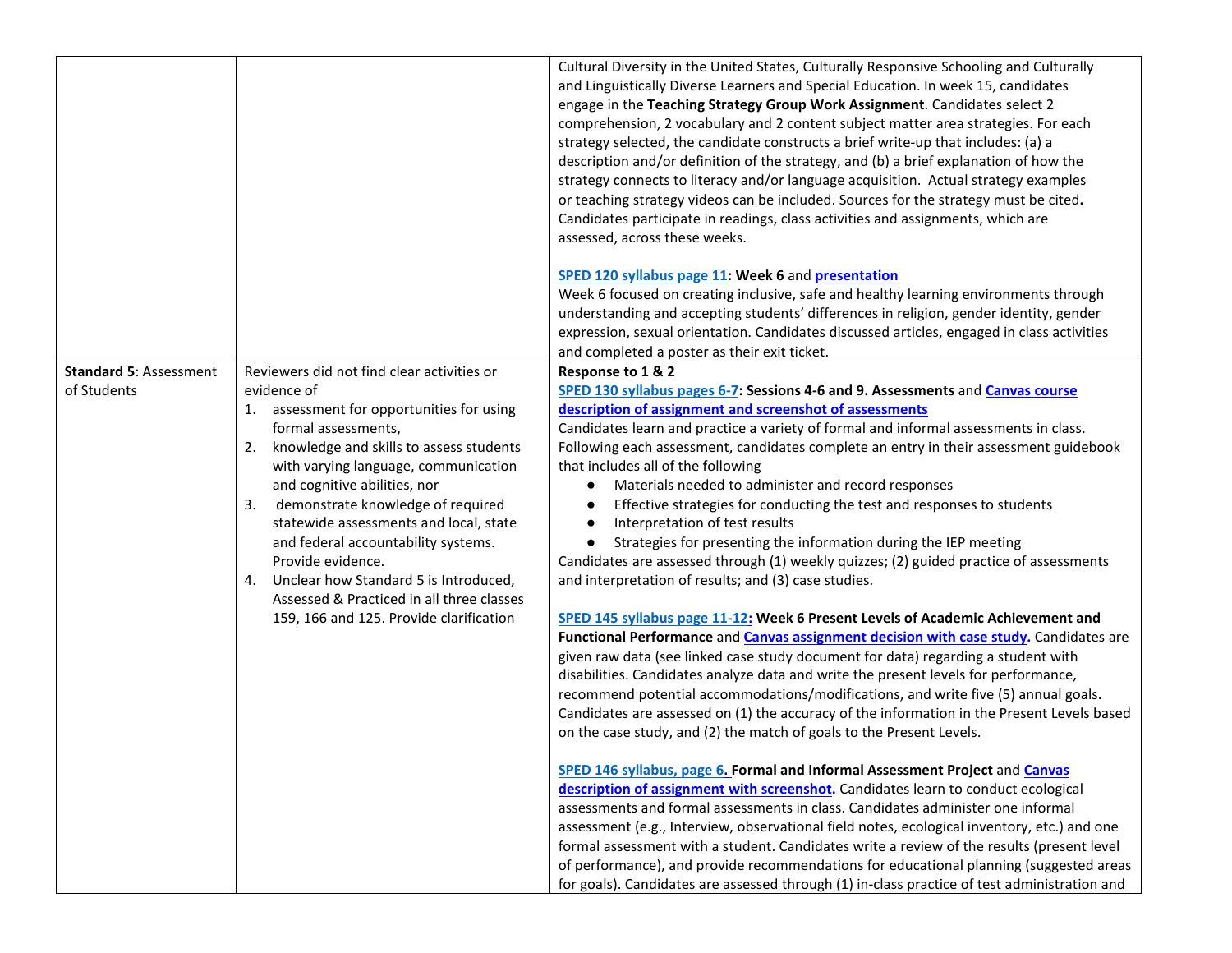|                                                                                                       |                                                                                                                                                                                                                                                                                                                                                                                                          | interpretation of test results; (2) discussion board; and (3) the review of results of the two<br>assessments and the alignments of recommendations for educational planning to the test<br>results.                                                                                                                                                                                                                                                                                                                                                                                                                                                      |
|-------------------------------------------------------------------------------------------------------|----------------------------------------------------------------------------------------------------------------------------------------------------------------------------------------------------------------------------------------------------------------------------------------------------------------------------------------------------------------------------------------------------------|-----------------------------------------------------------------------------------------------------------------------------------------------------------------------------------------------------------------------------------------------------------------------------------------------------------------------------------------------------------------------------------------------------------------------------------------------------------------------------------------------------------------------------------------------------------------------------------------------------------------------------------------------------------|
|                                                                                                       |                                                                                                                                                                                                                                                                                                                                                                                                          | <b>Response to 3</b><br>LEE 158 syllabus page 16. Literacy Assessments. Candidates conduct all of the following<br>literacy assessments with a child:<br>Literacy motivation<br>Phonemic awareness<br>Concepts of Print<br><b>Phonemic Awareness</b><br>Words Their Way<br><b>Early Names Test</b><br><b>Miscue Analysis</b><br><b>Fluency Measure</b><br><b>Writing Samples</b><br>Narrative Comprehension Task<br><b>Vocabulary Assessment</b><br>SPED 246 syllabus pages 9-10: IEP Project and Canvas course description of project.<br>Candidates select a case study of a fictitious student and construct an IEP, based on the                      |
|                                                                                                       |                                                                                                                                                                                                                                                                                                                                                                                                          | information provided in the case study. The IEP must align with the data and information<br>provided in the case study and be tailored to meet the unique needs of the student. Each<br>case study contains detailed assessment information from a broad range of standardized,<br>non-standardized, curriculum-based, statewide, and districtwide assessments. This project<br>is graded per the rubric attached in the appendix of the syllabus on pages 19-20.                                                                                                                                                                                         |
|                                                                                                       |                                                                                                                                                                                                                                                                                                                                                                                                          | Response to 4: Remove LEE 159 and LEE 166 from standard.<br>SPED 125 syllabus, page 9. Functional Behavioral Assessment (FBA) and Behavior<br>intervention Plan (BIP)<br>Candidates conduct a FBA and BIP for one student identified as having challenging<br>behaviors. Candidates engage in discussion, modules and in-class activities to understand<br>complex behaviors, practice data collection, and to use the data collected to construct the<br>BIP. Candidates are assessed on this project through a rubric.                                                                                                                                  |
| <b>Standard 8: Participating</b><br>in ISFP/IEPs and Post-<br><b>Secondary Transition</b><br>Planning | Reviewers did not find evidence of candidates<br>participating effectively as a team member<br>and/or case manager for the IFSP planning<br>process, from pre-referral interventions and<br>requisite assessment processes, 2) developing<br>appropriate IFSP/transition planning goals<br>based on standards and following all legal<br>requirements of the IFSP planning process.<br>Provide evidence. | SPED 120 syllabus page 7: IEP or IFSP Visual Representation and description of the<br>assignment<br>Prior to beginning this assignment, candidates participated in an in-class carousel activity<br>on the IEP and IFSP processes. Candidates rotate in small groups to each poster and<br>provide a summary response of aspects of the IFSP and IEP. Following the poster sessions,<br>candidates create a visual representation of the IEP or IFSP referral and identification<br>process, the development and components, the roles of the student, the family, the case<br>manager and other professionals on the team, and the team meeting process. |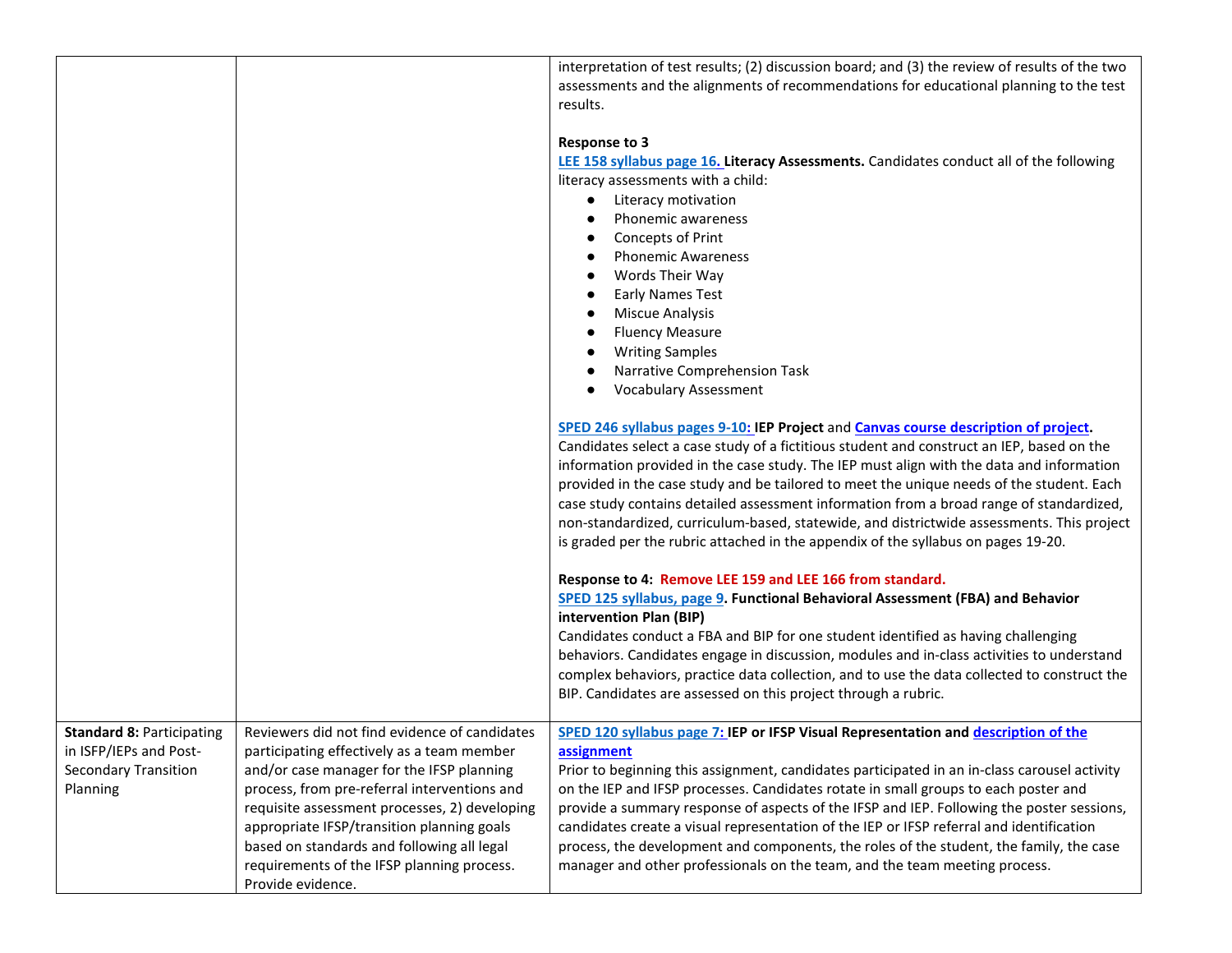**[SPED 130 syllabus page 9:](https://kremen.fresnostate.edu/about/cctc/documents/sped/SPED130.pdf#page=9) Session 14: Adaptive Behavior and Transition Planning** and **[Canvas description with screenshot](https://docs.google.com/document/d/14g4DrZeKBGBCz0pmZbn3MGew_rfm1UMFa5yOBIG16lM/edit?usp=sharing)** Candidates are introduced to the topic of selfdetermination in Session 14. Self-determination refers to an individual's ability to identify and plan for their future outside of the classroom setting by setting and meeting goals based on independence and choice-making. In this class session, student teacher candidates discuss issues of self-determination and complete a formal assessment in selfdetermination, **[The Choice Maker Self-Determination Checklist,](https://www.ou.edu/education/centers-and-partnerships/zarrow/self-determination-assessment-tools/choicemaker-self-determination-assessment)** to better support their students with specific learning and behavioral needs.

## **[SPED 246 syllabus ages 11-12:](https://kremen.fresnostate.edu/about/cctc/documents/sped/SPED246.pdf#page=11) Transition Group Presentation**

Candidates will form collaborative teams to research and address transitions for a selected grade level (PS-TK, K-1, 3-4, 6-7, 8-9, 12- out of program, out of program on) and disability. Candidates will collaborate to create

a 45-60 minute multi-media presentation that integrates student self-advocacy, transition supports and resources from agencies, community, partner districts; the roles of the team members and (2) an activity or lesson to prepare the students for the transition that includes students' self-advocacy. Presentation must include all of the following:

- Characteristics of the mild to moderate target learners including the special education supports and services typically received
	- Include health, medical, developmental and any other area to be considered
	- Typical supports, accommodations and services
- Essential skills needed by students to make the transition to the next grade successful
- Case management and collaboration with service providers, families, agencies and educational
- teams
- Transition activities teachers can do in the classroom to support a successful transition
- Websites and other resources that support the successful transition
- Supports and resources at school or provided by the district that support the transition
- Transition programs as appropriate through the community, agencies, etc. that are available to the student
- Recommendations for additional needed supports, programs, etc. that should be available to students
- Students' self-determination and self-advocacy skills needed and recommended strategies to increase their own advocacy

## **[SPED 246 syllabus page](https://kremen.fresnostate.edu/about/cctc/documents/sped/SPED246.pdf#page=12) 12, Weeks 6-7: IEP Best Practices & Facilitating the IEP** and **[Canvas description of activity](https://docs.google.com/document/d/1kO19gyel8x-wqmV2rSa5zeTkG1NqezsDrJw4sSAKP68/edit?usp=sharing)**

During these 2 sessions, candidates participate in the roles of various team members in one mock IFSP and one mock IEP. Candidates present information, respond in their assigned respective roles (as parent, special educator/case manager, student, related service providers, etc.) and develop draft goals, including transition for the IFSP and IEP.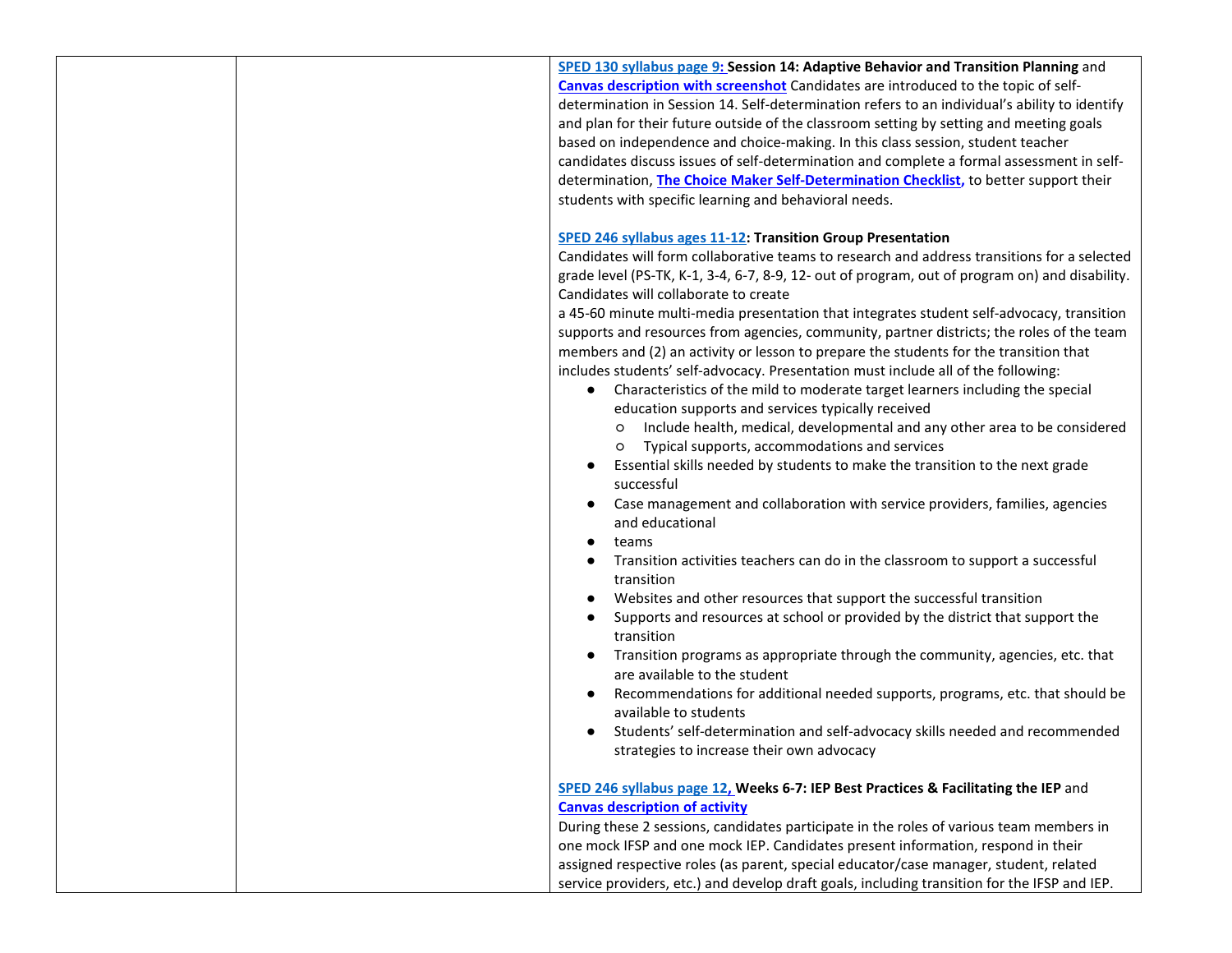| <b>Standard 9: Preparation</b> | Reviewers did not find clear evidence of how   | LEE 158 syllabus pages 16: Literacy Assessments Candidates conduct literacy                                                                                                                                                                                                                                                                                                                                                                                                                                                                                                                          |
|--------------------------------|------------------------------------------------|------------------------------------------------------------------------------------------------------------------------------------------------------------------------------------------------------------------------------------------------------------------------------------------------------------------------------------------------------------------------------------------------------------------------------------------------------------------------------------------------------------------------------------------------------------------------------------------------------|
| to Teach                       | candidates are prepared to do the following in | assessments with one student and teach peers about one of the assessments in class.                                                                                                                                                                                                                                                                                                                                                                                                                                                                                                                  |
| Reading/Language Arts          | the areas of reading, writing, and             | Literacy motivation                                                                                                                                                                                                                                                                                                                                                                                                                                                                                                                                                                                  |
|                                | listening/speaking: instructional              | Phonemic awareness                                                                                                                                                                                                                                                                                                                                                                                                                                                                                                                                                                                   |
|                                | planning/objectives/design, instructional      | Concepts of Print                                                                                                                                                                                                                                                                                                                                                                                                                                                                                                                                                                                    |
|                                | delivery, and assessment. Provide              | <b>Phonemic Awareness</b><br>$\bullet$                                                                                                                                                                                                                                                                                                                                                                                                                                                                                                                                                               |
|                                | clarification/evidence.                        | Words Their Way                                                                                                                                                                                                                                                                                                                                                                                                                                                                                                                                                                                      |
|                                |                                                | <b>Early Names Test</b>                                                                                                                                                                                                                                                                                                                                                                                                                                                                                                                                                                              |
|                                |                                                | <b>Miscue Analysis</b>                                                                                                                                                                                                                                                                                                                                                                                                                                                                                                                                                                               |
|                                |                                                | <b>Fluency Measure</b>                                                                                                                                                                                                                                                                                                                                                                                                                                                                                                                                                                               |
|                                |                                                | <b>Writing Samples</b>                                                                                                                                                                                                                                                                                                                                                                                                                                                                                                                                                                               |
|                                |                                                | Narrative Comprehension Task                                                                                                                                                                                                                                                                                                                                                                                                                                                                                                                                                                         |
|                                |                                                | <b>Vocabulary Assessment</b>                                                                                                                                                                                                                                                                                                                                                                                                                                                                                                                                                                         |
|                                |                                                | LEE 158 syllabus page 17-18: Literacy Teaching. Candidates plan 3 lessons for the child<br>with whom the literacy assessments were conducted and incorporate the child's funds of<br>knowledge. One lesson is taught to the child. Lessons must incorporate one of more of<br>the instructional strategies discussed in class:<br>Read aloud, think aloud<br>$\bullet$<br>Shared read<br>$\bullet$<br>Fluency<br>$\bullet$<br>Comprehension: inference, visualization, summarization, questioning.<br>connecting to text<br>Vocabulary<br>Word study<br>Guided reading<br>Inquiry-focus<br>$\bullet$ |
|                                |                                                | LEE 159 syllabus page 11 weeks 6, 7, 9: Group Mini-Lesson. Throughout the course                                                                                                                                                                                                                                                                                                                                                                                                                                                                                                                     |
|                                |                                                | teacher candidates observe and model content area instruction strategies for English                                                                                                                                                                                                                                                                                                                                                                                                                                                                                                                 |
|                                |                                                | Language Learners. Students observe a lesson in their field placement, write a reflection                                                                                                                                                                                                                                                                                                                                                                                                                                                                                                            |
|                                |                                                | on the observation and apply the strategies in their final lesson. Candidates create a                                                                                                                                                                                                                                                                                                                                                                                                                                                                                                               |
|                                |                                                | content area lesson which includes the 8 SIOP components with an emphasis on                                                                                                                                                                                                                                                                                                                                                                                                                                                                                                                         |
|                                |                                                | standards-based instruction.                                                                                                                                                                                                                                                                                                                                                                                                                                                                                                                                                                         |
|                                |                                                | SPED 130 syllabus pages 6 & 8: Sessions 4, 5, 10, 13: Academic Assessments and                                                                                                                                                                                                                                                                                                                                                                                                                                                                                                                       |
|                                |                                                | Evidence-Based Practices and Canvas course information: Candidates engage with                                                                                                                                                                                                                                                                                                                                                                                                                                                                                                                       |
|                                |                                                | reading assessments in a variety of ways: through practice, case studies, quizzes,                                                                                                                                                                                                                                                                                                                                                                                                                                                                                                                   |
|                                |                                                | watching a video of an assessment being conducted, attending an IEP where test results                                                                                                                                                                                                                                                                                                                                                                                                                                                                                                               |
|                                |                                                | are viewed and considered for educational planning, and/or conducting or co-conducting                                                                                                                                                                                                                                                                                                                                                                                                                                                                                                               |
|                                |                                                | an assessment for a student in their placement.                                                                                                                                                                                                                                                                                                                                                                                                                                                                                                                                                      |
|                                |                                                | In SPED 130 session 4, candidates are introduced to standardized tests of achievement                                                                                                                                                                                                                                                                                                                                                                                                                                                                                                                |
|                                |                                                | reading subtests including reading letter and word identification, fluency, reading                                                                                                                                                                                                                                                                                                                                                                                                                                                                                                                  |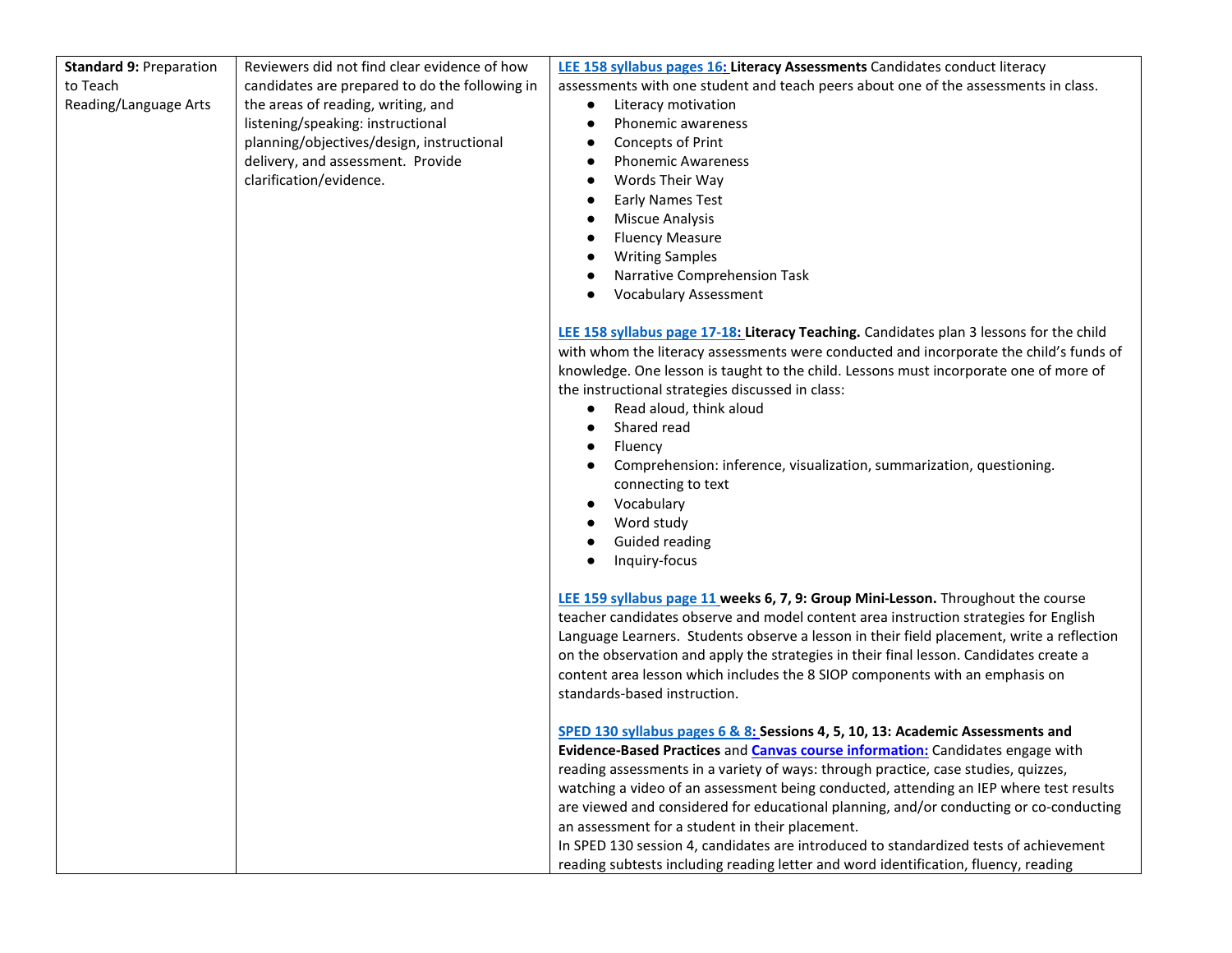|                                |                                          | comprehension, listening comprehension and oral expression in the following<br>standardized assessments:<br>Kaufmann Tests of Educational Achievement (Brief)<br>Woodcock-Johnson Tests of Academic Achievement<br>Wechsler Individual Achievement Test                                                                                                                                                                                                                                                                                                                                                                                                                                                                                                                                                                                                                                                                                                                                                               |
|--------------------------------|------------------------------------------|-----------------------------------------------------------------------------------------------------------------------------------------------------------------------------------------------------------------------------------------------------------------------------------------------------------------------------------------------------------------------------------------------------------------------------------------------------------------------------------------------------------------------------------------------------------------------------------------------------------------------------------------------------------------------------------------------------------------------------------------------------------------------------------------------------------------------------------------------------------------------------------------------------------------------------------------------------------------------------------------------------------------------|
|                                |                                          | In session 5, candidates are introduced to and practice formative reading assessments<br>measuring phonemic awareness, alphabetic principle, accuracy, fluency, and<br>comprehension. Some of the formative assessments include:<br>Oral reading fluency<br>Maze Method (reading comprehension)<br>San Diego Quick Assessment (phonics and word identification)<br>Santa Clara Quick Academic Assessment (word identification and spelling)<br>DIBELS (short tests for assessing the acquisition of K-8 literacy skills including<br>phonemic awareness, alphabetic principle, accuracy, fluency, and<br>comprehension)<br>In session 10, candidates are introduced to a variety of evidence-based practices in<br>reading and writing. Candidates engage in class discussion, case studies and quizzes. In<br>session 13, candidates implement 2 of the evidence based practices with one or more<br>students.                                                                                                       |
|                                |                                          | SPED 146 syllabus page 6: Functional and Academic Instruction Plans and Canvas<br>assignment description Each candidate will develop two instructional lesson plans over<br>the course of the semester, using the lesson plan template posted in our Canvas courses.<br>The lessons may be written for one student or a group of students. One lesson plan will<br>be functional-based (e.g, using a telephone, cooking an egg, buying a pair pants.) One<br>lesson plan will be based on an academic curriculum (i.e. safety words, number sense,<br>money skills). Include procedures (how you teach it) with embedded student supports in<br>your lesson plan. Teach the lessons to your students, if you are a student teacher in a<br>moderate/severe classroom or are an intern. If you do not have a classroom, please pair<br>up with someone in our class who is teaching. Reflect on the experience of creating these<br>two lesson plans. What do you think worked? What do you think needs to be changed? |
|                                |                                          | SPED 171 syllabus page 7 and SPED 172 syllabus page 6: In their initial clinical<br>placements, candidates teach 2 formal English Language Arts lessons under the direction<br>of the Mentor Teacher. Lessons are observed by the university clinical supervisor and<br>feedback is provided at debrief meetings.                                                                                                                                                                                                                                                                                                                                                                                                                                                                                                                                                                                                                                                                                                     |
|                                |                                          | SPED 175 pages 7-8 and SPED 176 pages 7-8: In their final clinical placements, candidates<br>teach 1 formal English Language Arts lesson, which is observed by the university clinical<br>supervisor. Feedback is provided at debrief meetings.                                                                                                                                                                                                                                                                                                                                                                                                                                                                                                                                                                                                                                                                                                                                                                       |
| Standard 11: Typical and<br>1. | Reviewers did not find clear evidence of | Response to 1:                                                                                                                                                                                                                                                                                                                                                                                                                                                                                                                                                                                                                                                                                                                                                                                                                                                                                                                                                                                                        |
| <b>Atypical Development</b>    | how candidates will recognize potential  | SPED 120 syllabus page 10: Week 4 and Canvas information with screenshots                                                                                                                                                                                                                                                                                                                                                                                                                                                                                                                                                                                                                                                                                                                                                                                                                                                                                                                                             |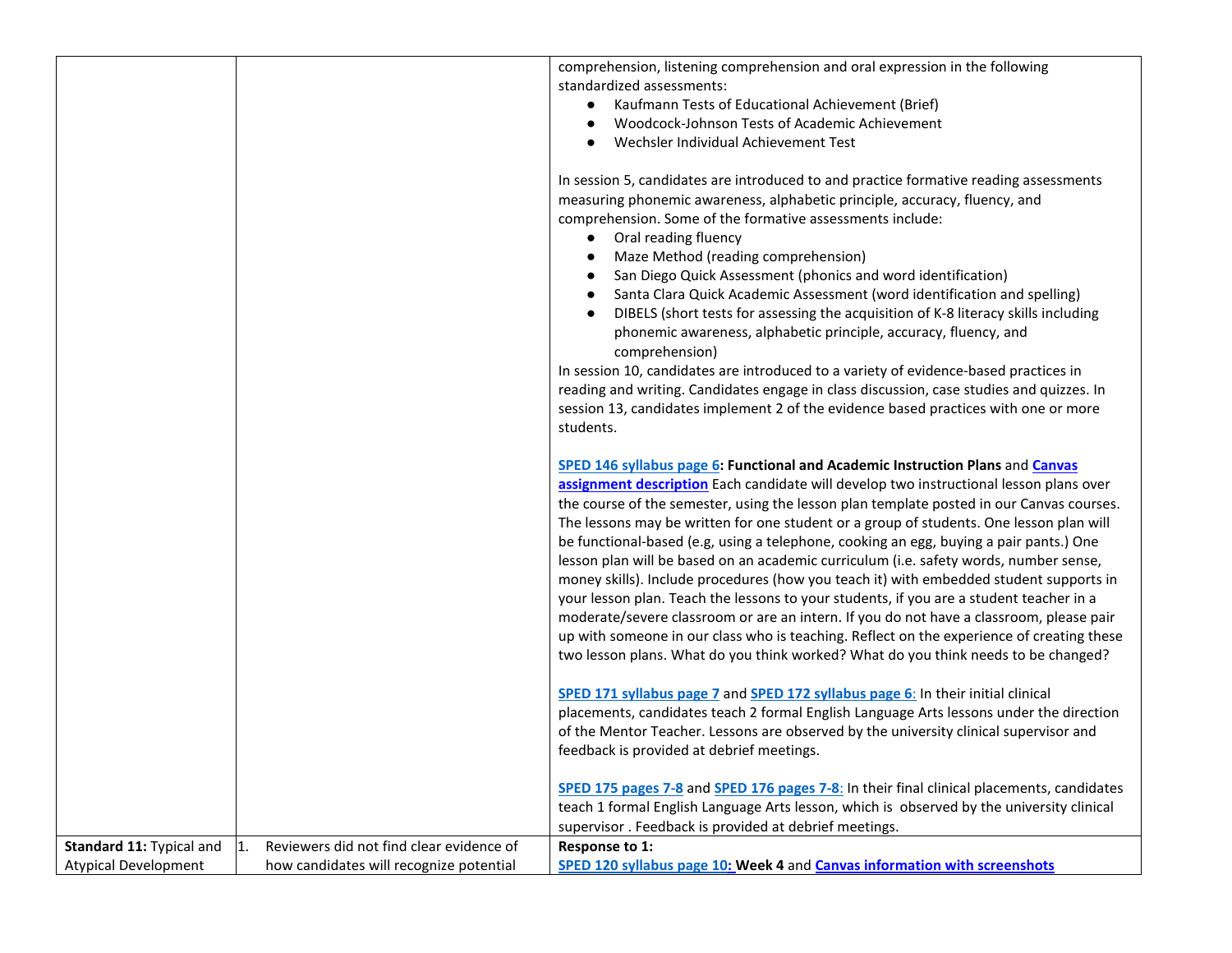| Standard 12: Behavioral,<br>Social, and<br><b>Environmental Supports</b><br>for Learning | influence of varying cultural factors and<br>practices on development.<br>Reviewers did not find ample<br>2.<br>opportunities for candidates to<br>practice and assess comprehensive<br>knowledge of atypical development,<br>resilience and protective factors, and their<br>implications for learning. Provide evidence.<br>Reviewers did not find clear evidence of when<br>candidates demonstrate knowledge of and<br>ability to support positive behavior in all<br>students, including students who present<br>complex social communication, behavioral,<br>and emotional needs. Provide<br>clarification/evidence.                 | Week 4 addressed culturally and linguistically diverse children and families. Candidates<br>discussed positive aspects of cultural and linguistic diversity, discussed ways that culture<br>shapes our behaviors, attitudes and beliefs, reflected on barriers students and families<br>may face and brainstorming strategies for supporting, partnering and communicating with<br>families to construct deeper understanding of culture and language. Class discussion,<br>activities, quizzes and a case study jigsaw.<br>SPED 219 syllabus page 15, Weeks 1 & 2 & 15. Cultural and Linguistic Diversity and<br>Collaboration with Parents. Canvas course description with screenshots and<br>presentation. Candidates are introduced to the topic of Cultural and Linguistic Diversity in<br>weeks 1and 2. During these sessions candidates focus on supporting students from<br>diverse cultural, linguistic, and socioeconomic backgrounds. Candidates discuss strategies<br>to support diverse student learners and how to celebrate diversity as a way to construct<br>deeper understandings of knowledge. In week 15, partnering with parents again looks at<br>the influence of cultural diversity on practice. Candidates are assessed through activities,<br>quizzes and class discussion.<br>SPED 146 syllabus page 10, Week 8. Trauma Informed Practices presentation During this<br>session, candidates learn about and discuss trauma-informed practices and the effects on<br>the child (atypical vs typical). Candidates discussed information and engaged in activities in<br>class.<br>SPED 125 syllabus page 9 and Canvas assignment description of Classroom<br>Management Plan Candidates develop a management system with the goal of creating<br>a meaningful, active instructional environment where rules, routines and expectations<br>are clear, where more attention is given to desired behavior than to inappropriate<br>behavior, and where inappropriate behavior is dealt with systematically, consistently,<br>and equitably. |
|------------------------------------------------------------------------------------------|-------------------------------------------------------------------------------------------------------------------------------------------------------------------------------------------------------------------------------------------------------------------------------------------------------------------------------------------------------------------------------------------------------------------------------------------------------------------------------------------------------------------------------------------------------------------------------------------------------------------------------------------|------------------------------------------------------------------------------------------------------------------------------------------------------------------------------------------------------------------------------------------------------------------------------------------------------------------------------------------------------------------------------------------------------------------------------------------------------------------------------------------------------------------------------------------------------------------------------------------------------------------------------------------------------------------------------------------------------------------------------------------------------------------------------------------------------------------------------------------------------------------------------------------------------------------------------------------------------------------------------------------------------------------------------------------------------------------------------------------------------------------------------------------------------------------------------------------------------------------------------------------------------------------------------------------------------------------------------------------------------------------------------------------------------------------------------------------------------------------------------------------------------------------------------------------------------------------------------------------------------------------------------------------------------------------------------------------------------------------------------------------------------------------------------------------------------------------------------------------------------------------------------------------------------------------------------------------------------------------------------------------------------------------------------------------------------------------|
| <b>Standard 14: Creating</b><br><b>Healthy Learning</b><br>Environments                  | Reviewers did not find clear evidence that<br>candidates know common, chronic and<br>communicable diseases of children and<br>adolescents, and how to make referrals when<br>these diseases are recognizable at school.<br>Provide clarification/evidence.<br>Reviewers also did not find evidence that<br>candidates have knowledge and<br>understanding of the physiological and<br>sociological effects of alcohol, narcotics, drugs<br>and tobacco and ways to identify, refer and<br>support students and their families who may<br>be at risk of physical, psychological, emotional<br>or social health problems. Provide evidence. | SPED 120 syllabus page 11: Week 6 and presentation This session focused on<br>creating inclusive, safe and healthy learning environments and addressed:<br>understanding and accepting students' differences (religion, gender identity,<br>$\bullet$<br>gender expression, sexual orientation)<br>understanding common diseases, homelessness, poverty, substance abuse,<br>physical/sexual abuse and neglect<br>effects that alcohol, narcotics, drugs and tobacco abuse and homelessness have<br>on the child<br>supports for all students including referrals<br>strategies for developing inclusive, safe and healthy learning environments.<br>Candidates discussed articles read prior to class and in class, engaged in class activities,<br>and completed a poster.                                                                                                                                                                                                                                                                                                                                                                                                                                                                                                                                                                                                                                                                                                                                                                                                                                                                                                                                                                                                                                                                                                                                                                                                                                                                                     |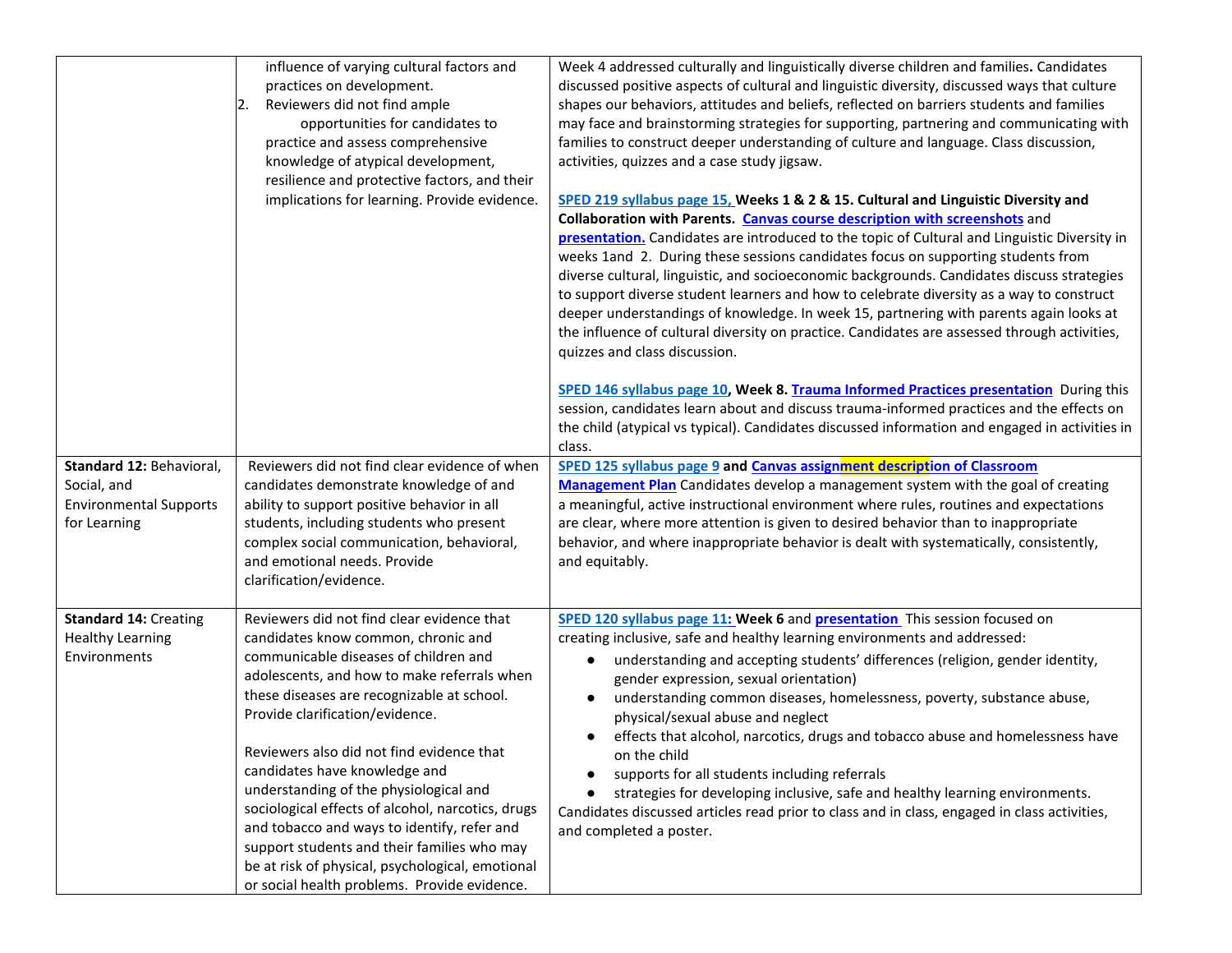| Standard 15: Field          | Reviewers were unable to locate practicum                                   | Syllabus for SPED 172: Initial Practicum in Special Education Moderate/Severe<br>$\bullet$      |
|-----------------------------|-----------------------------------------------------------------------------|-------------------------------------------------------------------------------------------------|
| Experience in a Broad       | experience for candidates in moderate to                                    | <b>Syllabus for SPED 176: Final Practicum in Special Education Moderate/Severe</b><br>$\bullet$ |
| Range of Service Delivery   | severe classroom settings. Both practicum                                   |                                                                                                 |
| Options                     | experiences (SPED 171 and SPED 175) were                                    |                                                                                                 |
|                             | practical experiences in mild to moderate                                   |                                                                                                 |
|                             | settings. Provide evidence.                                                 |                                                                                                 |
|                             |                                                                             | Moderate/Severe (M/S) Disabilities                                                              |
| M/S Standard 1:             |                                                                             | SPED 146 syllabus page 10, Week 8. Trauma Informed Practices presentation During this           |
| Learning Characteristics    | Based on an initial review of course syllabi                                | session, candidates learn about and discuss trauma-informed practices and the effects on        |
| of Individuals with         | identified in the M/S matrices, there is limited                            | the child (atypical vs typical). Candidates discussed information and engaged in activities in  |
| Moderate/Severe             | evidence that candidates demonstrate the                                    | class.                                                                                          |
| <b>Disabilities</b>         | knowledge of disability characteristics, and the                            |                                                                                                 |
|                             | educational and psychosocial implications of                                | SPED 247 syllabus page 8: Collaborative Unit Plan and assignment description and                |
|                             | these characteristics for students identified                               | rubric Candidates will work collaboratively in small groups to develop a comprehensive          |
|                             | with moderate/severe/profound mental                                        | unit plan, adapting general education content for students with moderate to severe              |
|                             | retardation, physical health impairments,                                   | disabilities. After identifying a small group of classroom students with various learning       |
|                             | other health impairments, traumatic brain                                   | needs (e.g., academic and functional goals, verbal and non-verbal communication skills,         |
|                             | injury, deaf-blind, multiple disabilities,                                  | social skills, etc.), candidates will develop an integrated unit plan that includes a series of |
|                             | emotional disturbance, and autism spectrum                                  | lesson plans, modifying grade-level content standards and curricula to meet the                 |
|                             | disorders, while determining the implications                               | individualized needs of the students in their settings, as indicated by their IEP goals.        |
|                             | of these characteristics for service delivery.<br>Provide further evidence. | Candidates will also develop adapted materials to accompany the lessons. Lessons will           |
|                             |                                                                             | address the following goal areas:                                                               |
|                             |                                                                             | Reading/writing goals<br>$\bullet$                                                              |
|                             |                                                                             | An academic area of choice (e.g., social studies, science, or math)                             |
|                             |                                                                             | Communication                                                                                   |
|                             |                                                                             | Social skills                                                                                   |
|                             |                                                                             | Peer-mediated strategies for grade-level peers without disabilities                             |
|                             |                                                                             | Resources to support student/family at home                                                     |
|                             |                                                                             | Adaptations will demonstrate candidates' skills in modifying grade-level content standards      |
|                             |                                                                             | and curricula to meet the individualized needs of students. Candidates will also                |
|                             |                                                                             | collaboratively write an explicit lesson plan to teach general education peers how to           |
|                             |                                                                             | support a target student in an inclusive classroom setting.                                     |
| M/S Standard 2:             |                                                                             | SPED 146 syllabus, page 6. Formal and Informal Assessment Project and Canvas                    |
| <b>Communication Skills</b> | The following course syllabi were reviewed                                  | description of assignment with rubric. Candidates learn to conduct ecological                   |
|                             | and based on syllabi identified in the M/S                                  | assessments and formal assessments in class. Candidates administer one informal                 |
|                             | matrices, there is limited evidence that                                    | assessment (e.g., Interview, observational field notes, ecological inventory, etc.) and one     |
|                             | supports the notion that candidates in the                                  | formal assessment with a student. Candidates write a review of the results (present level       |
|                             | program would be able to demonstrate the                                    | of performance), and provide recommendations for educational planning (suggested areas          |
|                             | ability to assess their students' verbal and                                | for goals). Candidates are assessed through (1) in-class practice of test administration and    |
|                             | non-verbal communication abilities.                                         | interpretation of test results; (2) discussion board; and (3) the review of results of the two  |
|                             | Furthermore, the majority of courses reviewed                               |                                                                                                 |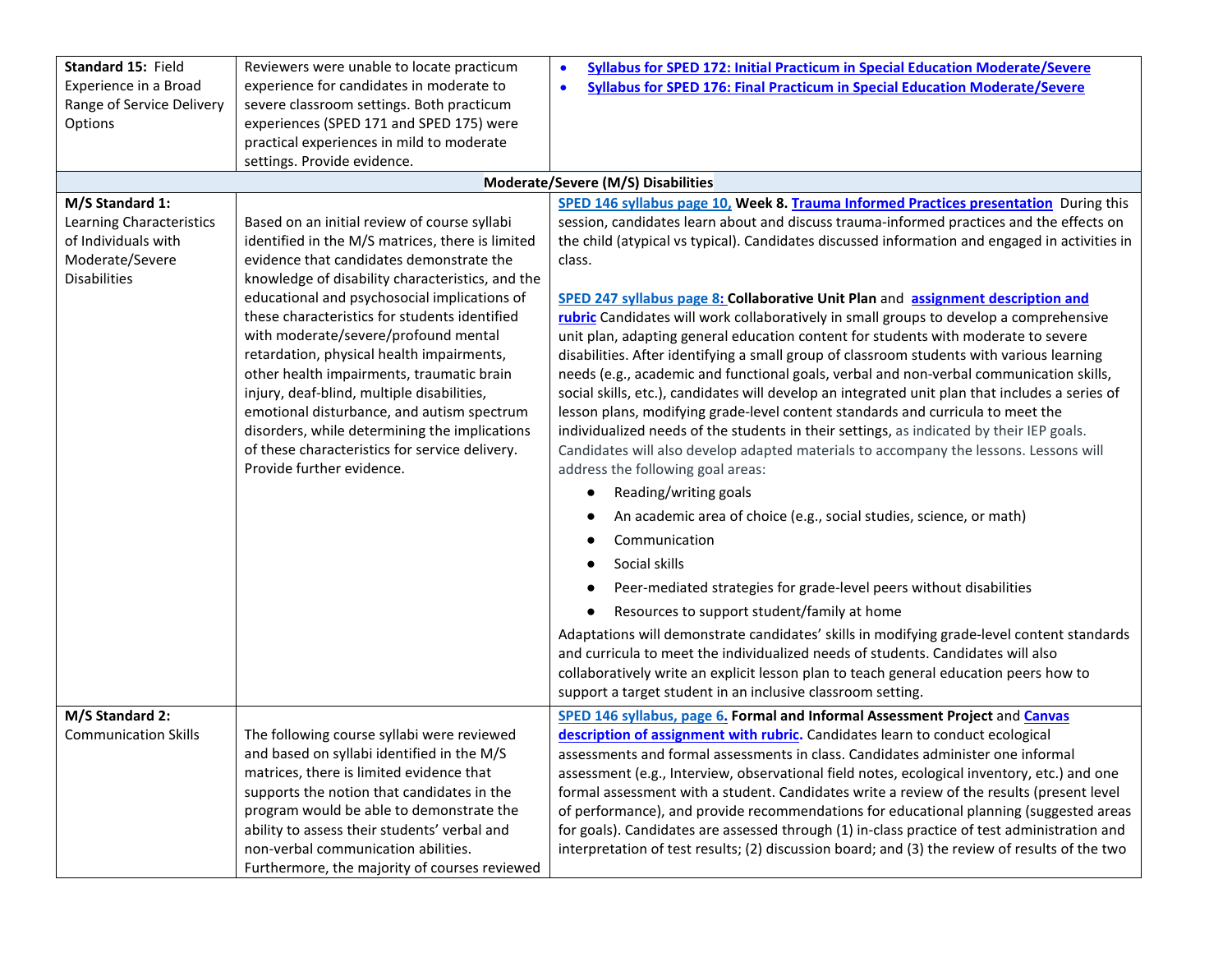| moderate to severe. Provide further evidence.<br>results. Candidates are assessed on a rubric.<br>SPED 247 pages 7-8: Assistive Technology Assignment_and Canvas assignment<br>description with rubric Candidates read, interact with, and respond to the assigned<br>reading and videos. Candidates then research assistive technology resources and<br>procedures in their district and report on their findings; describe and reflect upon their<br>use of various forms of assistive technology in their classrooms/field placements; review<br>the Wisconsin Assistive Technology Initiative (WATI) assessment guides; and select one<br>student on whom to practice an AT evaluation of needs. Candidates are assessed on a | were labeled as mild to moderate, not | assessments and the alignments of recommendations for educational planning to the test          |
|-----------------------------------------------------------------------------------------------------------------------------------------------------------------------------------------------------------------------------------------------------------------------------------------------------------------------------------------------------------------------------------------------------------------------------------------------------------------------------------------------------------------------------------------------------------------------------------------------------------------------------------------------------------------------------------------------------------------------------------|---------------------------------------|-------------------------------------------------------------------------------------------------|
|                                                                                                                                                                                                                                                                                                                                                                                                                                                                                                                                                                                                                                                                                                                                   |                                       |                                                                                                 |
|                                                                                                                                                                                                                                                                                                                                                                                                                                                                                                                                                                                                                                                                                                                                   |                                       |                                                                                                 |
|                                                                                                                                                                                                                                                                                                                                                                                                                                                                                                                                                                                                                                                                                                                                   |                                       |                                                                                                 |
|                                                                                                                                                                                                                                                                                                                                                                                                                                                                                                                                                                                                                                                                                                                                   |                                       |                                                                                                 |
|                                                                                                                                                                                                                                                                                                                                                                                                                                                                                                                                                                                                                                                                                                                                   |                                       |                                                                                                 |
|                                                                                                                                                                                                                                                                                                                                                                                                                                                                                                                                                                                                                                                                                                                                   |                                       |                                                                                                 |
|                                                                                                                                                                                                                                                                                                                                                                                                                                                                                                                                                                                                                                                                                                                                   |                                       |                                                                                                 |
|                                                                                                                                                                                                                                                                                                                                                                                                                                                                                                                                                                                                                                                                                                                                   |                                       |                                                                                                 |
| rubric. Candidates are assessed on a rubric.                                                                                                                                                                                                                                                                                                                                                                                                                                                                                                                                                                                                                                                                                      |                                       |                                                                                                 |
| SPED 247 syllabus page 8: Functional Communication Training Plan and Canvas                                                                                                                                                                                                                                                                                                                                                                                                                                                                                                                                                                                                                                                       |                                       |                                                                                                 |
|                                                                                                                                                                                                                                                                                                                                                                                                                                                                                                                                                                                                                                                                                                                                   |                                       | assignment description with rubric. Candidates will work collaboratively in small groups        |
| to develop a comprehensive unit plan, adapting general education content for students                                                                                                                                                                                                                                                                                                                                                                                                                                                                                                                                                                                                                                             |                                       |                                                                                                 |
| with moderate to severe disabilities. After identifying a small group of classroom                                                                                                                                                                                                                                                                                                                                                                                                                                                                                                                                                                                                                                                |                                       |                                                                                                 |
| students with various learning needs (e.g., academic and functional goals, verbal and                                                                                                                                                                                                                                                                                                                                                                                                                                                                                                                                                                                                                                             |                                       |                                                                                                 |
|                                                                                                                                                                                                                                                                                                                                                                                                                                                                                                                                                                                                                                                                                                                                   |                                       | non-verbal communication skills, social skills, etc.), candidates will develop an integrated    |
| unit plan that includes a series of lesson plans, modifying grade-level content standards                                                                                                                                                                                                                                                                                                                                                                                                                                                                                                                                                                                                                                         |                                       |                                                                                                 |
| and curricula to meet the individualized needs of the students in their settings, as<br>indicated by their IEP goals. Candidates will also develop adapted materials to                                                                                                                                                                                                                                                                                                                                                                                                                                                                                                                                                           |                                       |                                                                                                 |
| accompany the lessons. Lessons will addresses the following goal areas:                                                                                                                                                                                                                                                                                                                                                                                                                                                                                                                                                                                                                                                           |                                       |                                                                                                 |
| Reading/writing goals<br>$\bullet$                                                                                                                                                                                                                                                                                                                                                                                                                                                                                                                                                                                                                                                                                                |                                       |                                                                                                 |
| An academic area of choice (e.g., social studies, science, or math)                                                                                                                                                                                                                                                                                                                                                                                                                                                                                                                                                                                                                                                               |                                       |                                                                                                 |
| Communication                                                                                                                                                                                                                                                                                                                                                                                                                                                                                                                                                                                                                                                                                                                     |                                       |                                                                                                 |
| Social skills                                                                                                                                                                                                                                                                                                                                                                                                                                                                                                                                                                                                                                                                                                                     |                                       |                                                                                                 |
| Peer-mediated strategies for grade-level peers without disabilities                                                                                                                                                                                                                                                                                                                                                                                                                                                                                                                                                                                                                                                               |                                       |                                                                                                 |
| Resources to support student/family at home                                                                                                                                                                                                                                                                                                                                                                                                                                                                                                                                                                                                                                                                                       |                                       |                                                                                                 |
| Adaptations will demonstrate candidates' skills in modifying grade-level content                                                                                                                                                                                                                                                                                                                                                                                                                                                                                                                                                                                                                                                  |                                       |                                                                                                 |
| standards and curricula to meet the individualized needs of students. Candidates will                                                                                                                                                                                                                                                                                                                                                                                                                                                                                                                                                                                                                                             |                                       |                                                                                                 |
|                                                                                                                                                                                                                                                                                                                                                                                                                                                                                                                                                                                                                                                                                                                                   |                                       | also collaboratively write an explicit lesson plan to teach general education peers how to      |
| support a target student in an inclusive classroom setting.                                                                                                                                                                                                                                                                                                                                                                                                                                                                                                                                                                                                                                                                       |                                       |                                                                                                 |
| M/S Standard 3:<br>SPED 247 syllabus page 8: Collaborative Unit Plan and assignment description and                                                                                                                                                                                                                                                                                                                                                                                                                                                                                                                                                                                                                               |                                       |                                                                                                 |
| Reviewers did not find clear evidence of how<br>rubric<br>Developing Social                                                                                                                                                                                                                                                                                                                                                                                                                                                                                                                                                                                                                                                       |                                       |                                                                                                 |
| candidates collaborate with others to facilitate<br>Interaction Skills and<br>Candidates will work collaboratively in small groups to develop a comprehensive unit                                                                                                                                                                                                                                                                                                                                                                                                                                                                                                                                                                |                                       |                                                                                                 |
| each student's ability to effectively<br><b>Facilitating Social</b><br>plan, adapting general education content for students with moderate to severe                                                                                                                                                                                                                                                                                                                                                                                                                                                                                                                                                                              |                                       |                                                                                                 |
| disabilities. After identifying a small group of classroom students with various learning<br>Context.<br>communicate and increase the extent and                                                                                                                                                                                                                                                                                                                                                                                                                                                                                                                                                                                  |                                       |                                                                                                 |
| variety of social interactions to achieve and<br>needs (e.g., academic and functional goals, verbal and non-verbal communication skills,                                                                                                                                                                                                                                                                                                                                                                                                                                                                                                                                                                                          |                                       |                                                                                                 |
| expand meaningful social relationships across                                                                                                                                                                                                                                                                                                                                                                                                                                                                                                                                                                                                                                                                                     |                                       | social skills, etc.), candidates will develop an integrated unit plan that includes a series of |
| all settings. Provide clarification/evidence.<br>lesson plans, modifying grade-level content standards and curricula to meet the                                                                                                                                                                                                                                                                                                                                                                                                                                                                                                                                                                                                  |                                       |                                                                                                 |
| individualized needs of the students in their settings, as indicated by their IEP goals.<br>Candidates will also develop adapted materials to accompany the lessons. Lessons will                                                                                                                                                                                                                                                                                                                                                                                                                                                                                                                                                 |                                       |                                                                                                 |
| addresses the following goal areas:                                                                                                                                                                                                                                                                                                                                                                                                                                                                                                                                                                                                                                                                                               |                                       |                                                                                                 |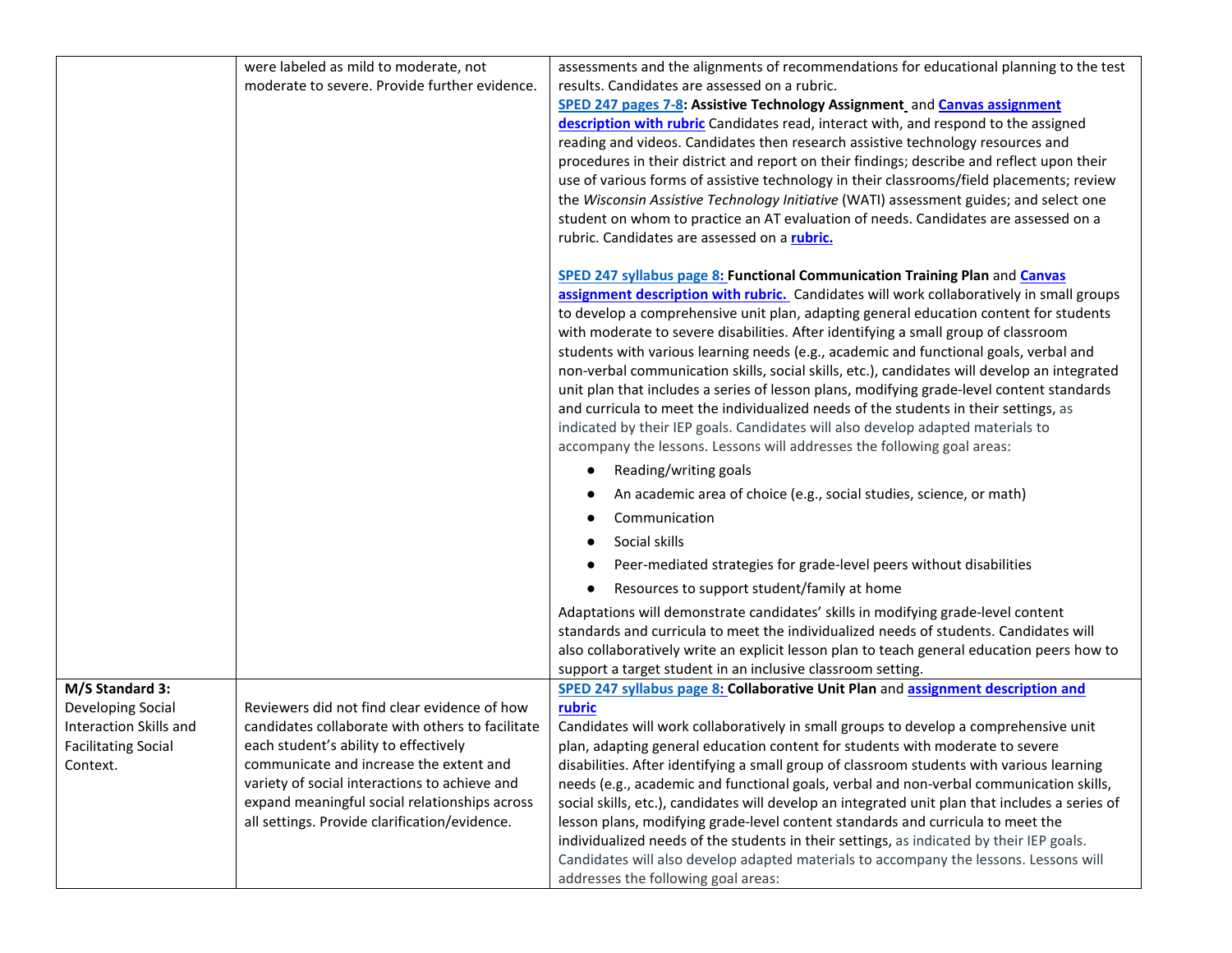|                                                                    |                                                                                                                                                                                                                                                                                                                                                                                                                                                                                                                                                                                                                                                                                                                                                                                                                                                                                                                 | Reading/writing goals<br>$\bullet$<br>An academic area of choice (e.g., social studies, science, or math)<br>Communication<br>Social skills<br>Peer-mediated strategies for grade-level peers without disabilities<br>Resources to support student/family at home<br>Adaptations will demonstrate candidates' skills in modifying grade-level content<br>standards and curricula to meet the individualized needs of students. Candidates will<br>also collaboratively write an explicit lesson plan to teach general education peers how to<br>support a target student in an inclusive classroom setting.                                                                                                                                                                                                                                                                                                                                                                                                                                                                                                                                                                                                                                                                                                                                                                                                                                                                                                                                                                                                                                                                                                                                                                                                                                                                                                                                                                                                                               |
|--------------------------------------------------------------------|-----------------------------------------------------------------------------------------------------------------------------------------------------------------------------------------------------------------------------------------------------------------------------------------------------------------------------------------------------------------------------------------------------------------------------------------------------------------------------------------------------------------------------------------------------------------------------------------------------------------------------------------------------------------------------------------------------------------------------------------------------------------------------------------------------------------------------------------------------------------------------------------------------------------|-------------------------------------------------------------------------------------------------------------------------------------------------------------------------------------------------------------------------------------------------------------------------------------------------------------------------------------------------------------------------------------------------------------------------------------------------------------------------------------------------------------------------------------------------------------------------------------------------------------------------------------------------------------------------------------------------------------------------------------------------------------------------------------------------------------------------------------------------------------------------------------------------------------------------------------------------------------------------------------------------------------------------------------------------------------------------------------------------------------------------------------------------------------------------------------------------------------------------------------------------------------------------------------------------------------------------------------------------------------------------------------------------------------------------------------------------------------------------------------------------------------------------------------------------------------------------------------------------------------------------------------------------------------------------------------------------------------------------------------------------------------------------------------------------------------------------------------------------------------------------------------------------------------------------------------------------------------------------------------------------------------------------------------------|
| M/S Standard 4:<br>Assessment, Program<br>Planning and Instruction | Reviewers did find evidence that the<br>1.<br>program ensures that candidates<br>demonstrate the ability utilize person-<br>centered/family centered planning and<br>strengths-based, functional/ecological<br>assessment across classroom and non-<br>classroom contexts to lead to their<br>students' meaningful participation in core,<br>standards-based curriculum, life skills<br>curriculum, wellness curriculum, and<br>progress toward IEP goals and objectives.<br>Provide evidence.<br>2.<br>Reviewers were unable to locate how the<br>program prepares candidates to develop<br>and implement systematic, evidence-<br>based instructional strategies to teach<br>skills within community and working<br>settings, including assessment sources<br>that integrate alternative statewide<br>assessments, formative assessments, and<br>formal and informal assessment results.<br>Provide evidence. | SPED 219 syllabus page 11: Person-Centered Planning Project and Canvas assignment<br>description with rubric Using their current field placements, candidates will conduct a<br>student-centered planning project with a K-12/adult transition student with a disability<br>and his/her family. Candidates will choose a particular theory/method to apply in their<br>fieldwork setting. These theories/methods will be discussed in class and include MAPS,<br>student-led IEPs, or self-determination. Follow the guidelines discussed in class, articles,<br>and additional resources. Candidates are assessed on a rubric.<br>SPED 247: Collaborative Unit Plan: Candidates work collaboratively in small groups to<br>develop a comprehensive unit plan, adapting general education content for students with<br>moderate to severe disabilities. After identifying a small group of classroom students with<br>various learning needs (e.g., academic and functional goals, verbal and non-verbal<br>communication skills, social skills, etc.), candidates develop an integrated unit plan that<br>includes a series of lesson plans, modifying grade-level content standards and curricula to<br>meet the individualized needs of the students in their settings, as indicated by their IEP<br>goals. Candidates also develop adapted materials to accompany the lessons. Lessons<br>address the following goal areas:<br>Reading/writing goals<br>An academic area of choice (e.g., social studies, science, or math)<br>Communication<br>Social skills<br>$\bullet$<br>Peer-mediated strategies for grade-level peers without disabilities<br>Resources to support student/family at home<br>Adaptations demonstrate candidates' skills in modifying grade-level<br>content standards and curricula to meet the individualized needs of students.<br>Candidates will also collaboratively write an explicit lesson plan to teach general<br>education peers how to support a target student in an inclusive classroom setting. |
| M/S Standard 5:<br>Movement, Mobility,                             | Reviewers were not able to locate<br>1.<br>information that clarified how the<br>program ensures that candidates                                                                                                                                                                                                                                                                                                                                                                                                                                                                                                                                                                                                                                                                                                                                                                                                | SPED 146: IEP Matrix Project Candidates will complete an IEP matrix for one of their<br>students using his or her current IEP goals, across school environments and/or curricular<br>domains to identify in what environments/domains the goals can be addressed. When                                                                                                                                                                                                                                                                                                                                                                                                                                                                                                                                                                                                                                                                                                                                                                                                                                                                                                                                                                                                                                                                                                                                                                                                                                                                                                                                                                                                                                                                                                                                                                                                                                                                                                                                                                    |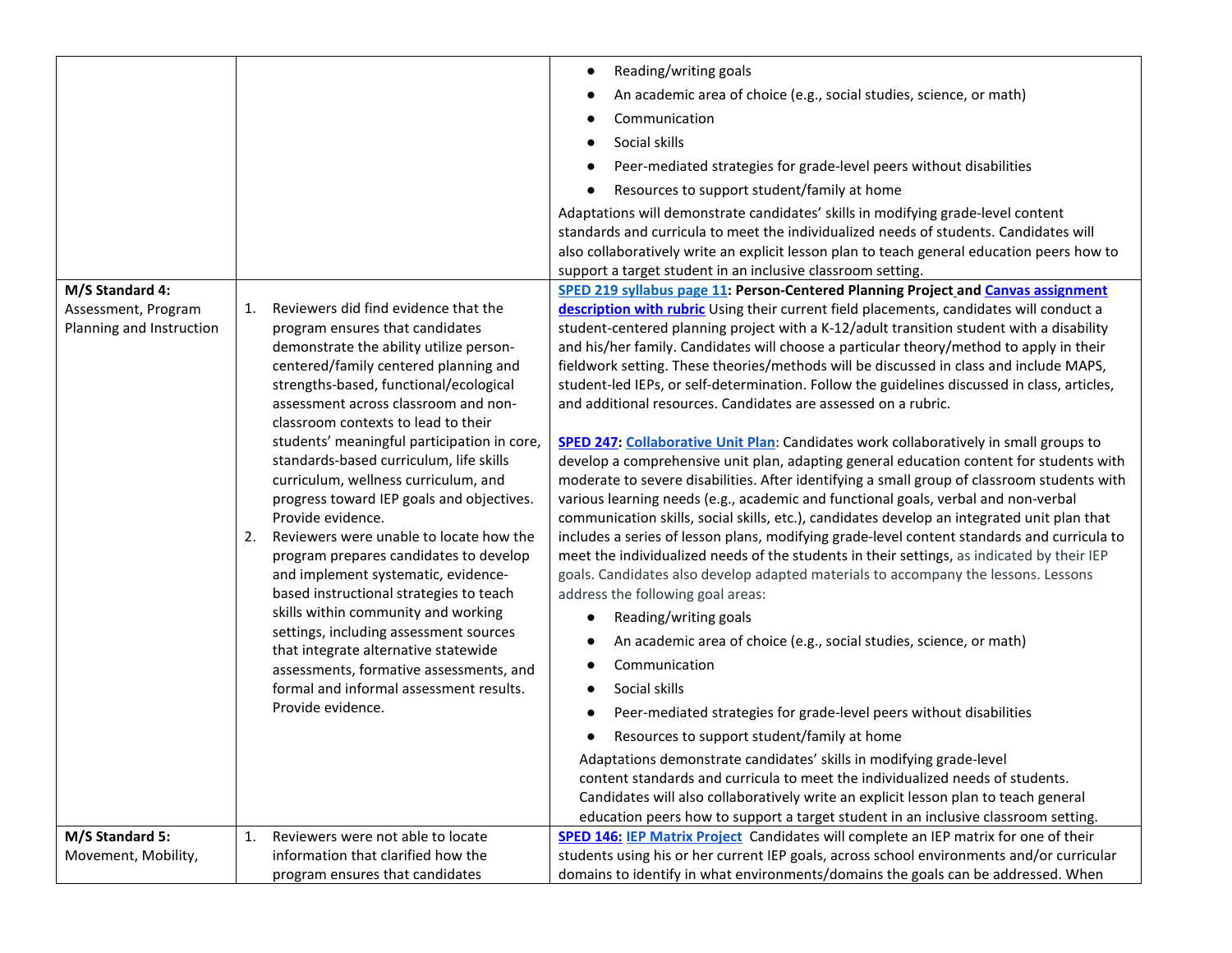| Sensory and Specialized<br><b>Health Care</b> | demonstrate the skills to facilitate<br>individual student initiation of and<br>generalized use of mobility and other<br>functional motor movements to promote<br>maximum participation and involvement<br>in activities. Provide evidence.<br>Reviewers were unable to locate<br>2.<br>information regarding how the program<br>ensures that candidates demonstrate an<br>understanding of the impact of sensory<br>impairment on movement and motor<br>development and the corresponding<br>ability to effectively facilitate both motor<br>and sensory functioning. Provide<br>evidence.<br>Reviewers did not locate information on<br>3.<br>how the program ensures that candidates<br>demonstrate knowledge of current<br>assistive and adaptive devices as well as<br>knowledge of and a facility with the state<br>adopted modifications and<br>accommodations. Provide evidence. | discussing this assignment, emphasis is placed on considering motor impairments and<br>access to the locations when addressing each goal and assessing the environment best to<br>implement that goal. Candidates reflect on the analyses and consider how useful (or<br>not) the assessment or the instructional delivery method/mode/technique is. Candidates<br>engage in activities, discussion and are assessed through feedback.<br><b>SPED 247</b><br><b>Collaborative Unit Plan</b> Candidates will work collaboratively in small groups to develop a<br>comprehensive unit plan, adapting general education content for students with<br>moderate to severe disabilities. After identifying a small group of classroom students<br>with various learning needs (e.g., academic and functional goals, verbal and non-verbal<br>communication skills, social skills, etc.), candidates will develop an integrated unit plan<br>that includes a series of lesson plans, modifying grade-level content standards and<br>curricula to meet the individualized needs of the students in their settings, as indicated<br>by their IEP goals. Candidates will also develop adapted materials to accompany the<br>lessons. Lessons will addresses the following goal areas:<br>Reading/writing goals<br>$\bullet$<br>An academic area of choice (e.g., social studies, science, or math)<br>$\bullet$<br>Communication<br>$\bullet$<br>Social skills<br>$\bullet$<br>Peer-mediated strategies for grade-level peers without disabilities<br>Resources to support student/family at home<br>$\bullet$ |
|-----------------------------------------------|------------------------------------------------------------------------------------------------------------------------------------------------------------------------------------------------------------------------------------------------------------------------------------------------------------------------------------------------------------------------------------------------------------------------------------------------------------------------------------------------------------------------------------------------------------------------------------------------------------------------------------------------------------------------------------------------------------------------------------------------------------------------------------------------------------------------------------------------------------------------------------------|------------------------------------------------------------------------------------------------------------------------------------------------------------------------------------------------------------------------------------------------------------------------------------------------------------------------------------------------------------------------------------------------------------------------------------------------------------------------------------------------------------------------------------------------------------------------------------------------------------------------------------------------------------------------------------------------------------------------------------------------------------------------------------------------------------------------------------------------------------------------------------------------------------------------------------------------------------------------------------------------------------------------------------------------------------------------------------------------------------------------------------------------------------------------------------------------------------------------------------------------------------------------------------------------------------------------------------------------------------------------------------------------------------------------------------------------------------------------------------------------------------------------------------------------------------------------------------------------------|
|                                               | Reviewers did not locate information on<br>4.<br>how the program ensures that candidates<br>demonstrate the ability to share<br>information regarding sensory,<br>movement, mobility, and specialized                                                                                                                                                                                                                                                                                                                                                                                                                                                                                                                                                                                                                                                                                    | Adaptations will demonstrate candidates' skills in modifying grade-level content standards<br>and curricula to meet the individualized needs of students. Candidates will also<br>collaboratively write an explicit lesson plan to teach general education peers how to<br>support a target student in an inclusive classroom setting.<br>Assistive Technology Assignment: Candidates read, interact with, and respond to the<br>assigned reading and videos. Candidates then research assistive technology resources                                                                                                                                                                                                                                                                                                                                                                                                                                                                                                                                                                                                                                                                                                                                                                                                                                                                                                                                                                                                                                                                                |
|                                               | health care needs and procedures with<br>general educators, students, parents and<br>others to increase the level of<br>understanding and sensitivity. Provide<br>evidence.                                                                                                                                                                                                                                                                                                                                                                                                                                                                                                                                                                                                                                                                                                              | and procedures in their district and report on their findings; describe and reflect upon<br>their use of various forms of assistive technology in their classrooms/field placements;<br>review the Wisconsin Assistive Technology Initiative (WATI) assessment guides; and<br>select one student on whom to practice an AT evaluation of needs. Candidates are<br>assessed on a rubric. Candidates are assessed on a rubric.<br>SPED 247 syllabus page 8: Functional Communication Training Plan: Candidates select<br>a target student in their classroom who demonstrates challenging behaviors as a result<br>of communication needs. Candidates complete a functional communication training plan<br>to assess the function of the behavior, determine appropriate interventions and AT/AAC,<br>implement interventions, and monitor students' progress.                                                                                                                                                                                                                                                                                                                                                                                                                                                                                                                                                                                                                                                                                                                                         |
|                                               |                                                                                                                                                                                                                                                                                                                                                                                                                                                                                                                                                                                                                                                                                                                                                                                                                                                                                          |                                                                                                                                                                                                                                                                                                                                                                                                                                                                                                                                                                                                                                                                                                                                                                                                                                                                                                                                                                                                                                                                                                                                                                                                                                                                                                                                                                                                                                                                                                                                                                                                      |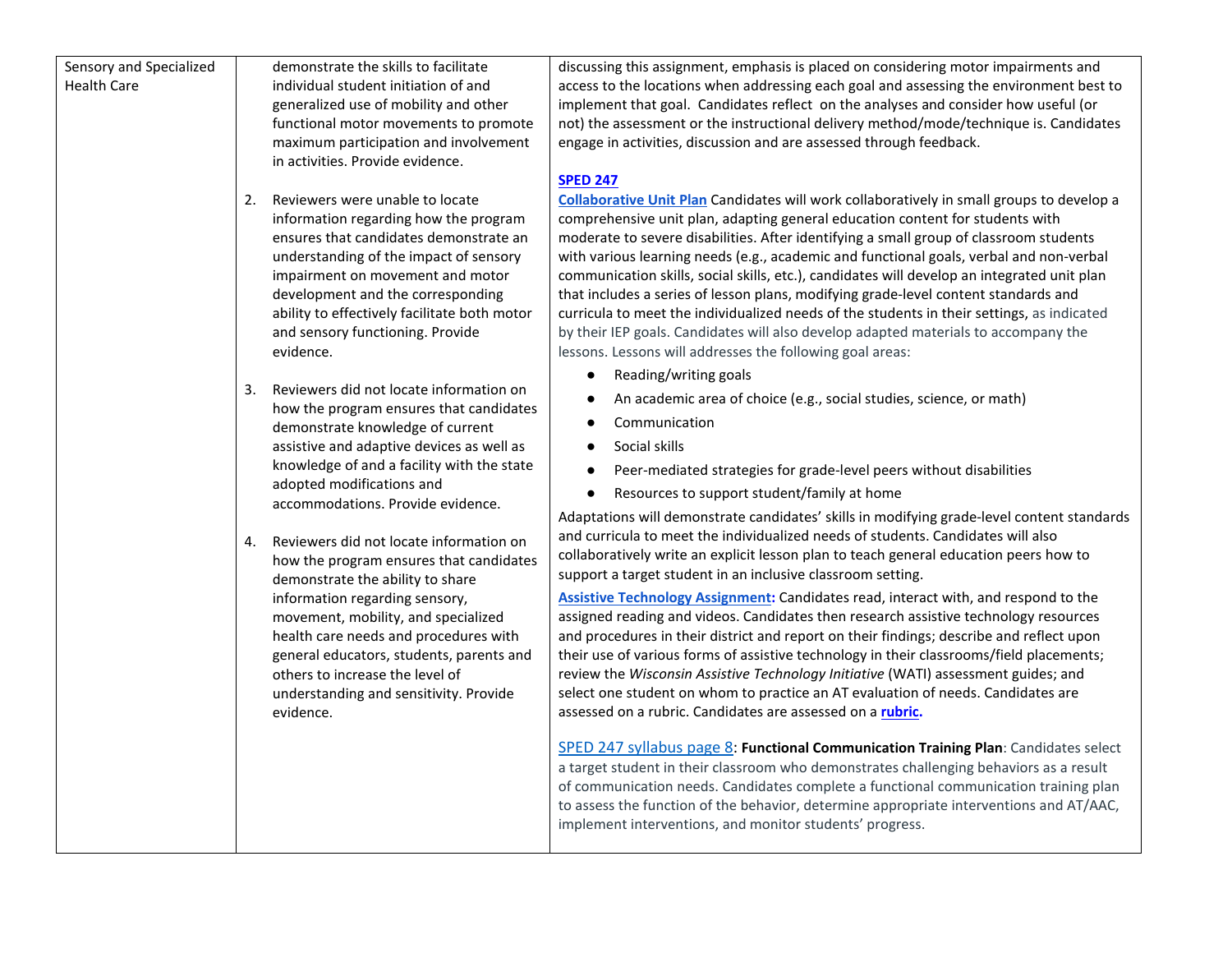| M/S Standard 6: Positive     | Reviewers did not locate information on<br>1.                | <b>SPED 125:</b>                                                                                                                                                            |
|------------------------------|--------------------------------------------------------------|-----------------------------------------------------------------------------------------------------------------------------------------------------------------------------|
| <b>Behavioral Support</b>    | how candidates are prepared to                               | <b>Classroom Management Plan:</b> Candidates develop a management system with the                                                                                           |
|                              | demonstrate competence in establishing                       | goal of creating a meaningful, active instructional environment where rules,                                                                                                |
|                              | and maintaining an educational                               | routines and expectations are clear, where more attention is given to desired                                                                                               |
|                              | environment that is free from coercion                       | behavior than to inappropriate behavior, and where inappropriate behavior is                                                                                                |
|                              | and punishment and where interventions                       | dealt with systematically, consistently, and equitably. Candidates are assessed on a                                                                                        |
|                              | are positive, proactive, and respectful of                   | rubric.                                                                                                                                                                     |
|                              | students. Provide evidence.                                  | SPED 125 syllabus page 9, Functional Behavioral Assessment (FBA) and Behavior                                                                                               |
|                              | Reviewers did not locate evidence that<br>2.                 | intervention Plan (BIP) Candidates conduct a FBA and BIP for one student identified                                                                                         |
|                              | candidates demonstrate the ability to                        | as having challenging behaviors. Candidates engage in discussion, modules and in-<br>class activities to understand complex behaviors, practice data collection, and to use |
|                              | design and implement positive behavioral                     | the data collected to construct the BIP. Candidates are assessed on this project                                                                                            |
|                              | support plans and interventions based on                     | through a rubric.                                                                                                                                                           |
|                              | functional behavior assessments, and                         | Overview of PBIS: Within weeks 2-4, candidates learn about the varied tiers of                                                                                              |
|                              | participate in manifestation                                 | support integrated into a Positive Behavior Intervention System. To assess their                                                                                            |
|                              | determination hearings. Provide                              | understanding, candidates must identify which interventions align with each level of                                                                                        |
|                              | evidence.                                                    | support.                                                                                                                                                                    |
|                              |                                                              |                                                                                                                                                                             |
|                              | Reviewers did not locate information on<br>3.                |                                                                                                                                                                             |
|                              | how candidates are able to demonstrate                       |                                                                                                                                                                             |
|                              | the ability to participate effectively in                    |                                                                                                                                                                             |
|                              | school wide behavior support processes.<br>Provide evidence. |                                                                                                                                                                             |
| M/S Standard 7:              | Reviewers were unable to identify how                        | SPED 145 syllabus page 5, weeks 4 and 9: IEP for Moderate/Severe students and Person                                                                                        |
| Transition and               | candidates are prepared to demonstrate                       | <b>Centered Planning Project</b> In the IEP for Moderate/Severe students, the instructor                                                                                    |
| <b>Transitional Planning</b> | knowledge and advocacy skills related to the                 | presents the best practices for writing IEPs, including advocacy. In class discussion and                                                                                   |
|                              | various transitions experienced by students'                 | guided practice activities precede the IEP module, which is evaluated on the accuracy of                                                                                    |
|                              | moderate/severe disabilities, including those                | student responses. Instructor debriefs the module, clarifies content, and answers                                                                                           |
|                              | who are deaf-blind and/or those with                         | students' questions resulting from the completion of the module.                                                                                                            |
|                              | additional disabilities, as they move from                   |                                                                                                                                                                             |
|                              | infancy to adulthood. Provide clarification.                 | Prior to beginning the Person-Centered Planning Project, the students review the content                                                                                    |
|                              |                                                              | that was previously presented in weeks 7-8. They then engage in the learning. Instructor                                                                                    |
|                              |                                                              | evaluates the responses for accuracy and alignment with the candidates' own student                                                                                         |
|                              |                                                              | grade levels.                                                                                                                                                               |
|                              |                                                              | <b>Review:</b>                                                                                                                                                              |
|                              |                                                              | <b>Self-Advocacy Vocabulary Terms</b>                                                                                                                                       |
|                              |                                                              | Vanderbilt University Iris Center Resource: Person-Centered Planning<br>2.                                                                                                  |
|                              |                                                              | Read:                                                                                                                                                                       |
|                              |                                                              | Pacer Center Page on Self-Determination<br>1.                                                                                                                               |
|                              |                                                              | Consider the Alternatives: Decision-Making Options for Young Adults with<br>2.                                                                                              |
|                              |                                                              | <b>Intellectual Disabilities</b>                                                                                                                                            |
|                              |                                                              | Watch video:                                                                                                                                                                |
|                              |                                                              | 1. Self-determination and self-advocacy for people with intellectual and                                                                                                    |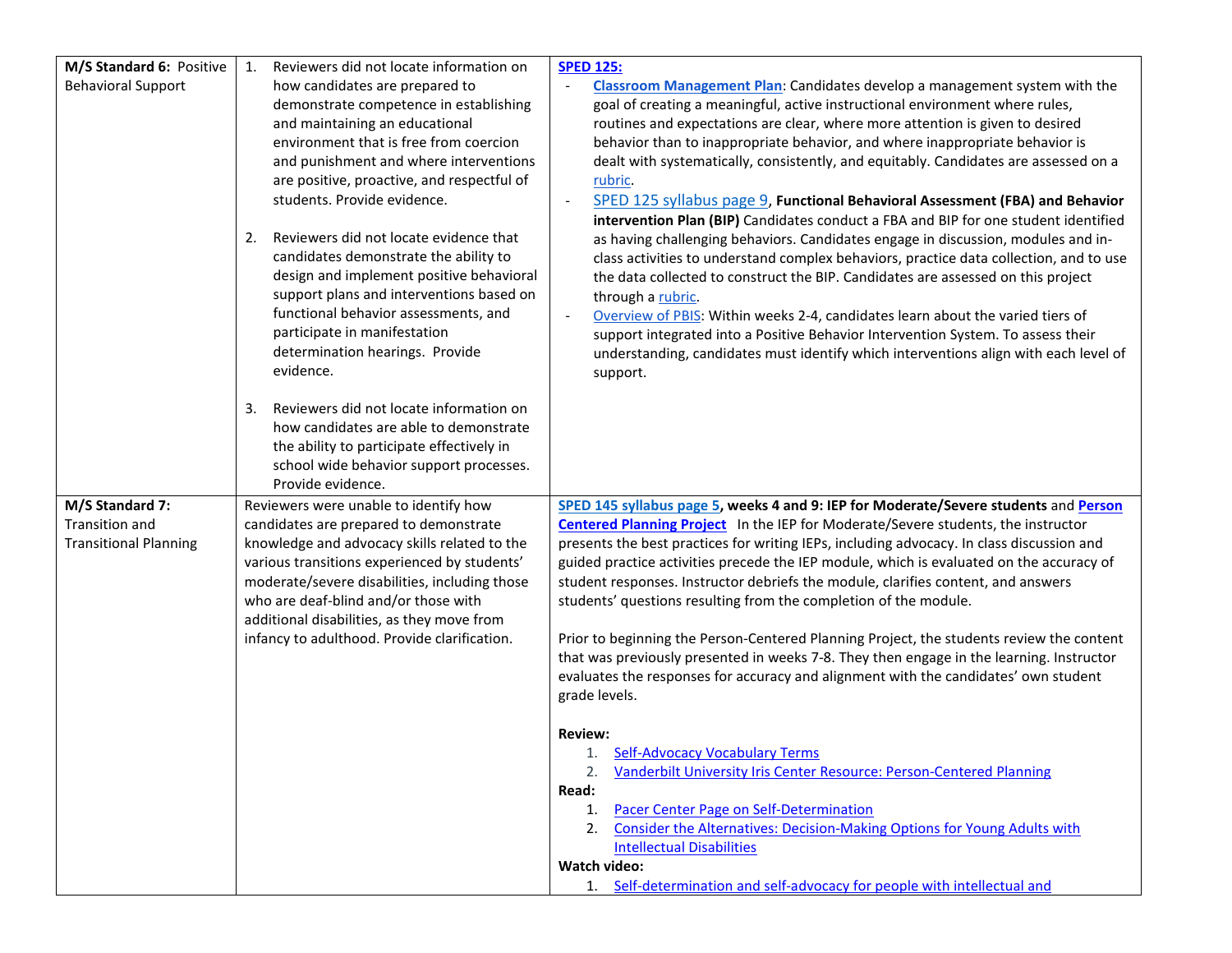|                                                  |                                                                                                                                                                                                                                                                                                                                                                                                                                                                                                                                                                                                                                                                                           | developmental disabilities (Links to an external site.)                                                                                                                                                                                                                                                                                                                                                                                                                                                                                                                                                                                                                                                                                                                                                                                                                                                                                                                                                                                                                                                                                                                                                                                                                                                                                                                                                                                                                             |
|--------------------------------------------------|-------------------------------------------------------------------------------------------------------------------------------------------------------------------------------------------------------------------------------------------------------------------------------------------------------------------------------------------------------------------------------------------------------------------------------------------------------------------------------------------------------------------------------------------------------------------------------------------------------------------------------------------------------------------------------------------|-------------------------------------------------------------------------------------------------------------------------------------------------------------------------------------------------------------------------------------------------------------------------------------------------------------------------------------------------------------------------------------------------------------------------------------------------------------------------------------------------------------------------------------------------------------------------------------------------------------------------------------------------------------------------------------------------------------------------------------------------------------------------------------------------------------------------------------------------------------------------------------------------------------------------------------------------------------------------------------------------------------------------------------------------------------------------------------------------------------------------------------------------------------------------------------------------------------------------------------------------------------------------------------------------------------------------------------------------------------------------------------------------------------------------------------------------------------------------------------|
|                                                  |                                                                                                                                                                                                                                                                                                                                                                                                                                                                                                                                                                                                                                                                                           | After reading about student centered planning and watching the clip on Canvas, consider<br>the following question:<br>After reviewing the articles and watching the video by Dr. Shogren, post one<br>$\bullet$<br>original idea that you have in supporting the self-determination of your students.<br>Respond (respectively) to two posts from your peers.                                                                                                                                                                                                                                                                                                                                                                                                                                                                                                                                                                                                                                                                                                                                                                                                                                                                                                                                                                                                                                                                                                                       |
|                                                  |                                                                                                                                                                                                                                                                                                                                                                                                                                                                                                                                                                                                                                                                                           | SPED 247 syllabus page 6: Assistive Technology Assignment and course description.<br>Candidates read, interact with, and respond to the assigned reading and videos.<br>Candidates then research assistive technology resources and procedures in their district<br>and report on their findings; describe and reflect upon their use of various forms of<br>assistive technology in their classrooms/field placements; review the Wisconsin Assistive<br>Technology Initiative (WATI) assessment guides; and select one student on whom to<br>practice an AT evaluation of needs. Candidates are assessed on a rubric.                                                                                                                                                                                                                                                                                                                                                                                                                                                                                                                                                                                                                                                                                                                                                                                                                                                             |
| M/S Standard 8:                                  | Reviewers were unable to identify how                                                                                                                                                                                                                                                                                                                                                                                                                                                                                                                                                                                                                                                     | SPED 146 syllabus, page 6. Formal and Informal Assessment Project and                                                                                                                                                                                                                                                                                                                                                                                                                                                                                                                                                                                                                                                                                                                                                                                                                                                                                                                                                                                                                                                                                                                                                                                                                                                                                                                                                                                                               |
| Augmentative and<br>Alternative<br>Communication | candidates are prepared to demonstrate an<br>understanding of mandated considerations for<br>augmentative and alternative communication<br>technology for students with moderate/severe<br>disabilities, including students with<br>physical/orthopedic disabilities, other health<br>impairments, deaf/blind and multiple<br>disabilities. Provide clarification.<br>Reviewers were unable to identify how<br>candidates are prepared to demonstrate<br>knowledge and application of augmentative<br>and alternative communication systems or<br>devices and services to facilitate<br>communication, improved academic<br>performance, and skill development. Provide<br>clarification. | <b>Canvas description of assignment with rubric.</b> Candidates learn to conduct ecological<br>assessments and formal assessments in class. Candidates administer one informal<br>assessment (e.g., Interview, observational field notes, ecological inventory, etc.) and one<br>formal assessment with a student. Candidates write a review of the results (present level<br>of performance), and provide recommendations for educational planning (suggested<br>areas for goals). Candidates are assessed through (1) in-class practice of test<br>administration and interpretation of test results; (2) discussion board; and (3) the review<br>of results of the two assessments and the alignments of recommendations for<br>educational planning to the test results. Candidates are assessed on a rubric<br>SPED 247 syllabus page 6: Assistive Technology Assignment and course description.<br>Candidates read, interact with, and respond to the assigned reading and videos.<br>Candidates then research assistive technology resources and procedures in their district<br>and report on their findings; describe and reflect upon their use of various forms of<br>assistive technology in their classrooms/field placements; review the Wisconsin Assistive<br>Technology Initiative (WATI) assessment guides; and select one student on whom to<br>practice an AT evaluation of needs. Candidates are assessed on a rubric. Candidates are<br>assessed on a rubric. |
|                                                  |                                                                                                                                                                                                                                                                                                                                                                                                                                                                                                                                                                                                                                                                                           | SPED 247 syllabus page 8: Functional Communication Training Plan and Canvas<br>assignment description with rubric. Candidates will work collaboratively in small groups<br>to develop a comprehensive unit plan, adapting general education content for students<br>with moderate to severe disabilities. After identifying a small group of classroom<br>students with various learning needs (e.g., academic and functional goals, verbal and<br>non-verbal communication skills, social skills, etc.), candidates will develop an integrated<br>unit plan that includes a series of lesson plans, modifying grade-level content standards<br>and curricula to meet the individualized needs of the students in their settings, as<br>indicated by their IEP goals. Candidates will also develop adapted materials to                                                                                                                                                                                                                                                                                                                                                                                                                                                                                                                                                                                                                                                             |